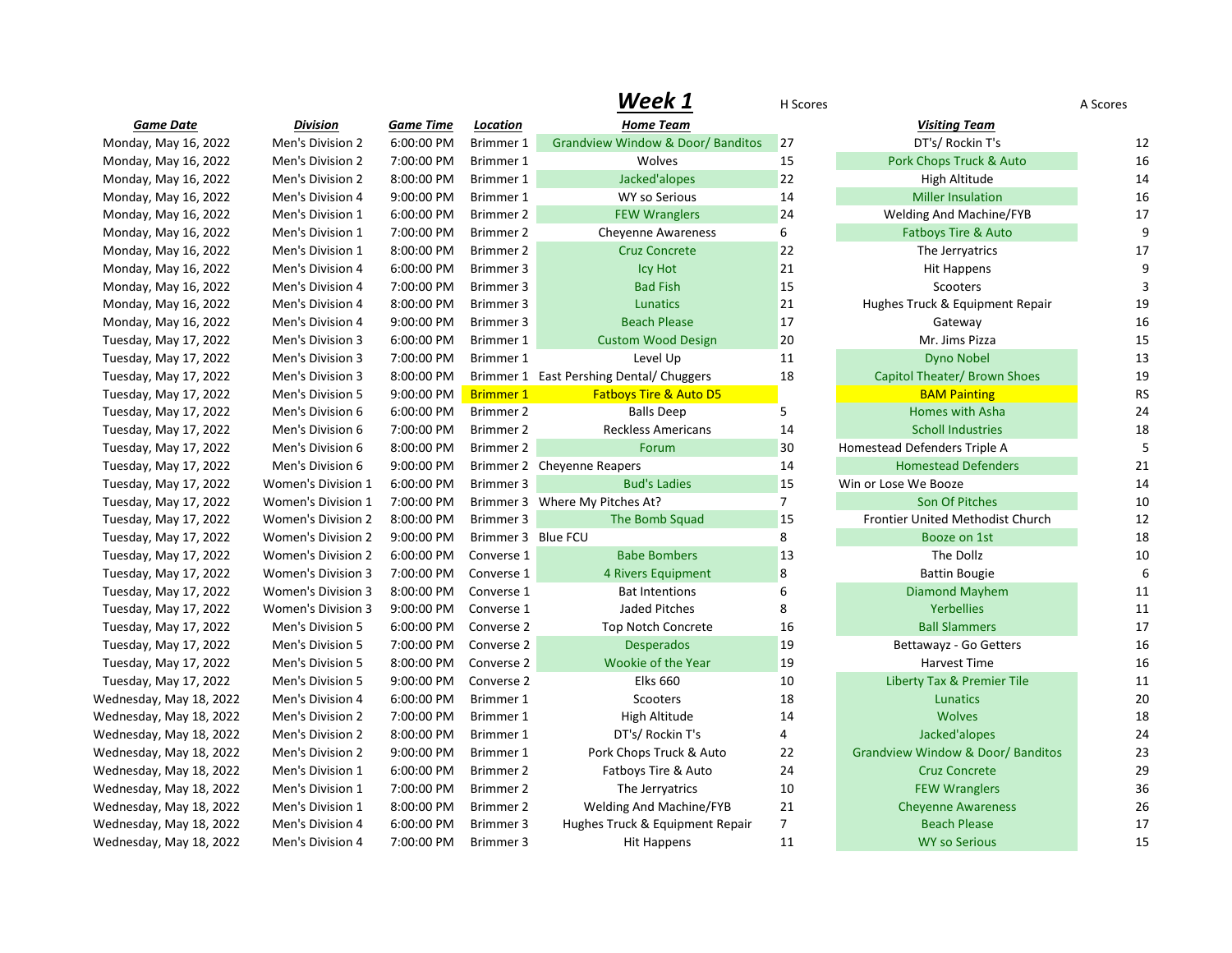| Wednesday, May 18, 2022                        | Men's Division 4                     | 8:00:00 PM               | Brimmer 3              | Gateway                                        | 17       | Icy Hot                                    | 6                |
|------------------------------------------------|--------------------------------------|--------------------------|------------------------|------------------------------------------------|----------|--------------------------------------------|------------------|
| Wednesday, May 18, 2022                        | Men's Division 4                     | 9:00:00 PM               | Brimmer 3              | Miller Insulation                              | 4        | <b>Bad Fish</b>                            | 22               |
| Thursday, May 19, 2022                         | Men's Division 5                     | 6:00:00 PM               | Brimmer 1              | <b>Bettawayz - Go Getters</b>                  | 18       | Wookie of the Year                         | $\boldsymbol{6}$ |
| Thursday, May 19, 2022                         | Men's Division 3                     | 7:00:00 PM               | Brimmer 1              | Capitol Theater/ Brown Shoes                   | 5        | Level Up                                   | 15               |
| Thursday, May 19, 2022                         | Men's Division 3                     | 8:00:00 PM               | Brimmer 1              | Mr. Jims Pizza                                 | 16       | East Pershing Dental/ Chuggers             | 17               |
| Thursday, May 19, 2022                         | Men's Division 3                     | 9:00:00 PM               | Brimmer 1              | <b>Dyno Nobel</b>                              | 18       | <b>Custom Wood Design</b>                  | 8                |
| Thursday, May 19, 2022                         | Men's Division 6                     | 6:00:00 PM               | Brimmer 2              | <b>Homestead Defenders</b>                     | 18       | <b>Reckless Americans</b>                  | 12               |
| Thursday, May 19, 2022                         | Men's Division 6                     | 7:00:00 PM               | Brimmer 2              | Homestead Defenders Triple A                   | 23       | <b>Balls Deep</b>                          | 24               |
| Thursday, May 19, 2022                         | Men's Division 6                     | 8:00:00 PM               | Brimmer 2              | Homes with Asha                                | 31       | Cheyenne Reapers                           | 27               |
| Thursday, May 19, 2022                         | Men's Division 6                     | 9:00:00 PM               | Brimmer 2              | Scholl Industries                              | 25       | Forum                                      | 27               |
| Thursday, May 19, 2022                         | Women's Division 2                   | 6:00:00 PM               | Brimmer 3              | Booze on 1st                                   | 10       | <b>Babe Bombers</b>                        | 17               |
| Thursday, May 19, 2022                         | Women's Division 2                   | 7:00:00 PM               | Brimmer 3              | The Dollz                                      | 23       | The Bomb Squad                             | 11               |
| Thursday, May 19, 2022                         | Women's Division 1                   | 8:00:00 PM               | Brimmer 3              | Son Of Pitches                                 | 4        | <b>Bud's Ladies</b>                        | 25               |
| Thursday, May 19, 2022                         | Women's Division 1                   | 9:00:00 PM               | Brimmer 3              | Win or Lose We Booze                           | 24       | Where My Pitches At?                       | 4                |
| Thursday, May 19, 2022                         | Women's Division 3                   | 6:00:00 PM               | Converse 1             | <b>Graham Slammers</b>                         | 10       | <b>Scooters</b>                            | 18               |
| Thursday, May 19, 2022                         | Women's Division 3                   | 7:00:00 PM               | Converse 1             | <b>Diamond Mayhem</b>                          | 11       | Jaded Pitches                              | 9                |
| Thursday, May 19, 2022                         | Women's Division 3                   | 8:00:00 PM               | Converse 1             | Yerbellies                                     | 9        | <b>RMI</b>                                 | 14               |
| Thursday, May 19, 2022                         | Women's Division 2                   | 9:00:00 PM               | Converse 1             | Frontier United Methodist Church               | 8        | <b>Blue FCU</b>                            | 24               |
| Thursday, May 19, 2022                         | Men's Division 5                     | 6:00:00 PM               | Converse 2             | Liberty Tax & Premier Tile                     | 9        | Fatboys Tire & Auto D5                     | 12               |
| Thursday, May 19, 2022                         | Men's Division 5                     | 7:00:00 PM               | Converse 2             | <b>Harvest Time</b>                            | 21       | <b>Top Notch Concrete</b>                  | $\mathbf{1}$     |
| Thursday, May 19, 2022                         | Men's Division 5                     | 8:00:00 PM               | Converse 2             | <b>Ball Slammers</b>                           | 15       | <b>Elks 660</b>                            | 8                |
| Thursday, May 19, 2022                         | Men's Division 5                     | 9:00:00 PM               | Converse 2             | <b>BAM Painting</b>                            | 13       | <b>Desperados</b>                          | 14               |
| Week 2                                         |                                      |                          |                        |                                                |          |                                            |                  |
| 5/23/2022                                      | <b>Men's Division 2</b>              | 6:00:00 PM               | <b>Brimmer 1</b>       | Pork Chops Truck & Auto                        |          | <b>High Altitude</b>                       |                  |
| 5/23/2022                                      | <b>Men's Division 2</b>              | 7:00:00 PM               | <b>Brimmer 1</b>       | <b>Grandview Window &amp; Door/ Banditos</b>   |          | Jacked'alopes                              |                  |
| 5/23/2022                                      | <b>Men's Division 2</b>              | 8:00:00 PM               | <b>Brimmer 1</b>       | <b>Wolves</b>                                  |          | DT's/ Rockin T's                           |                  |
| 5/23/2022                                      | <b>Men's Division 4</b>              |                          |                        |                                                |          | <b>Scooters</b>                            |                  |
|                                                |                                      | 9:00:00 PM               | <b>Brimmer 1</b>       | <b>Beach Please</b>                            |          |                                            |                  |
| 5/23/2022                                      | <b>Men's Division 1</b>              | 6:00:00 PM               | <b>Brimmer 2</b>       | <b>Cheyenne Awareness</b>                      |          | <b>Cruz Concrete</b>                       |                  |
| 5/23/2022                                      | <b>Men's Division 1</b>              | 7:00:00 PM               | <b>Brimmer 2</b>       | <b>Welding And Machine/FYB</b>                 |          | The Jerryatrics                            |                  |
| 5/23/2022                                      | Men's Division 1                     | 8:00:00 PM               | <b>Brimmer 2</b>       | <b>FEW Wranglers</b>                           |          | <b>Fatboys Tire &amp; Auto</b>             |                  |
| 5/23/2022                                      | <b>Men's Division 4</b>              | 6:00:00 PM               | <b>Brimmer 3</b>       | Lunatics                                       |          | <b>Miller Insulation</b>                   |                  |
| 5/23/2022                                      | <b>Men's Division 4</b>              | 7:00:00 PM               | <b>Brimmer 3</b>       | Gateway                                        |          | <b>Hughes Truck &amp; Equipment Repair</b> |                  |
| 5/23/2022                                      | <b>Men's Division 4</b>              | 8:00:00 PM               | <b>Brimmer 3</b>       | <b>Bad Fish</b>                                |          | <b>Hit Happens</b>                         |                  |
| 5/23/2022                                      | <b>Men's Division 4</b>              | 9:00:00 PM               | <b>Brimmer 3</b>       | Icy Hot                                        |          | <b>WY so Serious</b>                       |                  |
|                                                |                                      |                          |                        |                                                |          |                                            |                  |
| Tuesday, May 24, 2022                          | Men's Division 3                     | 6:00:00 PM               | Brimmer 1              | Mr. Jims Pizza                                 | 18       | <b>Dyno Nobel</b>                          | 19               |
| Tuesday, May 24, 2022                          | Men's Division 3                     | 7:00:00 PM               | Brimmer 1              | <b>Custom Wood Design</b>                      | 10       | Capitol Theater/ Brown Shoes               | 20               |
| Tuesday, May 24, 2022                          | Men's Division 3                     | 8:00:00 PM               | Brimmer 1              | East Pershing Dental/ Chuggers                 | 13       | Level Up                                   | 14               |
| Tuesday, May 24, 2022                          | Men's Division 5                     | 9:00:00 PM               | Brimmer 1              | <b>Ball Slammers</b>                           | 17       | Harvest Time                               | 16               |
| Tuesday, May 24, 2022                          | Men's Division 6                     | 6:00:00 PM               | Brimmer 2              | <b>Cheyenne Reapers</b>                        | 22       | Homestead Defenders Triple A               | $\overline{7}$   |
| Tuesday, May 24, 2022                          | Men's Division 6                     | 7:00:00 PM               | Brimmer 2              | <b>Homestead Defenders</b>                     | 16       | Homes with Asha                            | 15               |
| Tuesday, May 24, 2022<br>Tuesday, May 24, 2022 | Men's Division 6<br>Men's Division 6 | 8:00:00 PM<br>9:00:00 PM | Brimmer 2<br>Brimmer 2 | <b>Balls Deep</b><br><b>Reckless Americans</b> | 13<br>23 | <b>Scholl Industries</b><br>Forum          | 17<br>18         |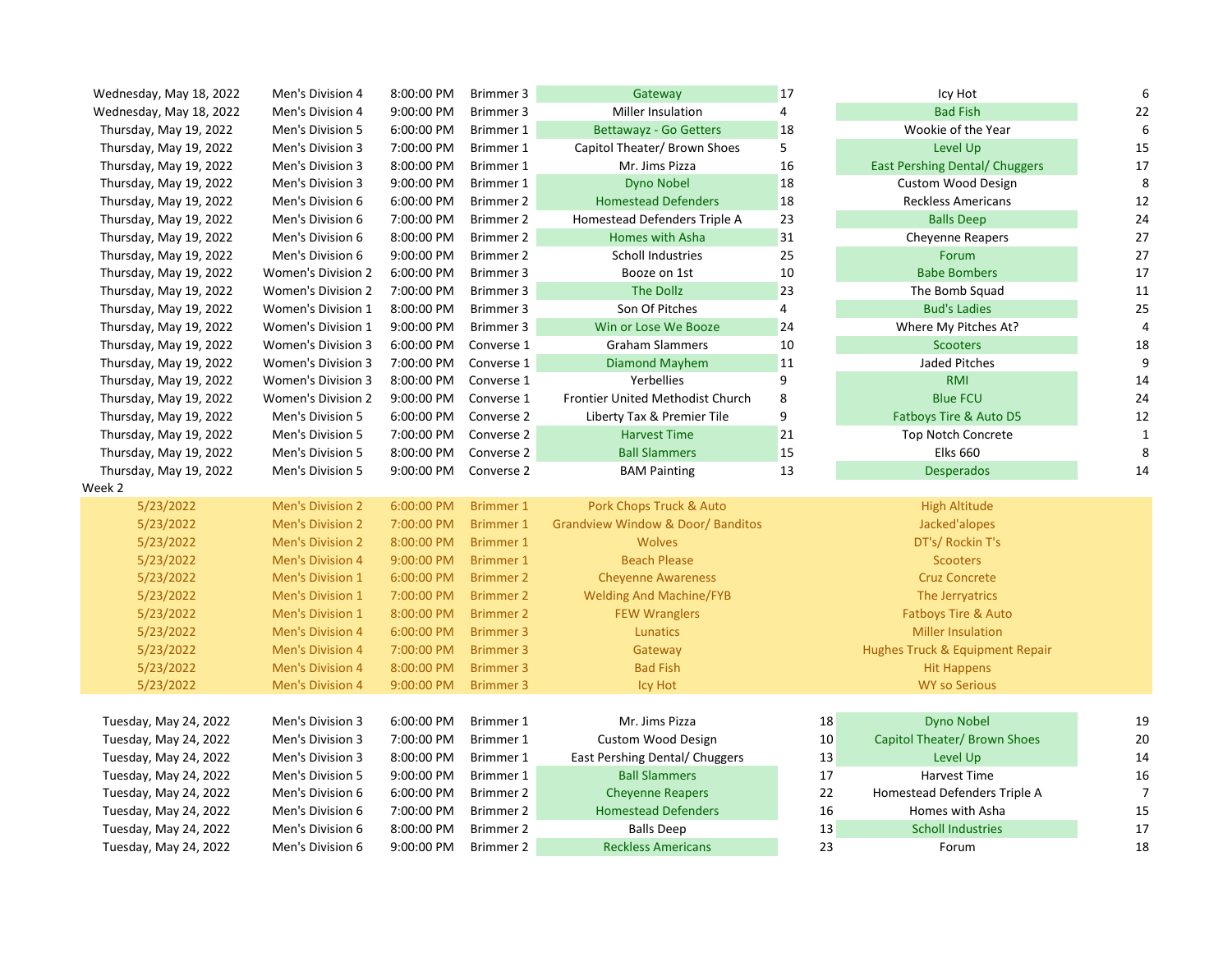| Tuesday, May 24, 2022   | <b>Women's Division 1</b> | 6:00:00 PM | Brimmer 3        | <b>Bud's Ladies</b>                     | 12             | Where My Pitches At?                         |              |
|-------------------------|---------------------------|------------|------------------|-----------------------------------------|----------------|----------------------------------------------|--------------|
| Tuesday, May 24, 2022   | <b>Women's Division 1</b> | 7:00:00 PM | Brimmer 3        | Son Of Pitches                          | 13             | Win or Lose We Booze                         | 12           |
| Tuesday, May 24, 2022   | <b>Women's Division 2</b> | 8:00:00 PM | Brimmer 3        | The Bomb Squad                          | 11             | <b>Blue FCU</b>                              | 13           |
| Tuesday, May 24, 2022   | Women's Division 2        | 9:00:00 PM | Brimmer 3        | <b>Babe Bombers</b>                     | 16             | Frontier United Methodist Church             |              |
| Tuesday, May 24, 2022   | <b>Women's Division 2</b> | 6:00:00 PM | Converse 1       | <b>The Dollz</b>                        | $\,$ 8 $\,$    | Booze on 1st                                 |              |
| Tuesday, May 24, 2022   | <b>Women's Division 3</b> | 7:00:00 PM | Converse 1       | <b>Scooters</b>                         | 13             | 4 Rivers Equipment                           |              |
| Tuesday, May 24, 2022   | <b>Women's Division 3</b> | 8:00:00 PM | Converse 1       | <b>Battin Bougie</b>                    | 12             | <b>Bat Intentions</b>                        | 9            |
| Tuesday, May 24, 2022   | <b>Women's Division 3</b> | 9:00:00 PM | Converse 1       | <b>RMI</b>                              | 12             | Diamond Mayhem                               |              |
| Tuesday, May 24, 2022   | Men's Division 5          | 6:00:00 PM | Converse 2       | <b>Wookie of the Year</b>               | 14             | <b>BAM Painting</b>                          | 3            |
| Tuesday, May 24, 2022   | Men's Division 5          | 7:00:00 PM | Converse 2       | <b>Elks 660</b>                         | $\mathbf 1$    | Fatboys Tire & Auto D5                       | 11           |
| Tuesday, May 24, 2022   | Men's Division 5          | 8:00:00 PM | Converse 2       | Desperados                              | 14             | Liberty Tax & Premier Tile                   | 23           |
| Tuesday, May 24, 2022   | Men's Division 5          | 9:00:00 PM | Converse 2       | <b>Top Notch Concrete</b>               | 12             | Bettawayz - Go Getters                       | 13           |
| Wednesday, May 25, 2022 | Men's Division 4          | 6:00:00 PM | Brimmer 1        | Hughes Truck & Equipment Repair         | 14             | Icy Hot                                      | 21           |
| Wednesday, May 25, 2022 | Men's Division 2          | 7:00:00 PM | Brimmer 1        | Jacked'alopes                           | 24             | Wolves                                       | 17           |
| Wednesday, May 25, 2022 | Men's Division 2          | 8:00:00 PM | Brimmer 1        | <b>High Altitude</b>                    | 8              | <b>Grandview Window &amp; Door/ Banditos</b> | 18           |
| Wednesday, May 25, 2022 | Men's Division 2          | 9:00:00 PM | Brimmer 1        | DT's/ Rockin T's                        | 22             | Pork Chops Truck & Auto                      | 25           |
| Wednesday, May 25, 2022 | Men's Division 1          | 6:00:00 PM | Brimmer 2        | The Jerryatrics                         | 26             | <b>Cheyenne Awareness</b>                    | 17           |
| Wednesday, May 25, 2022 | Men's Division 1          | 7:00:00 PM | Brimmer 2        | <b>Cruz Concrete</b>                    | 30             | <b>FEW Wranglers</b>                         | 18           |
| Wednesday, May 25, 2022 | Men's Division 1          | 8:00:00 PM | Brimmer 2        | <b>Fatboys Tire &amp; Auto</b>          | 30             | Welding And Machine/FYB                      | 24           |
| Wednesday, May 25, 2022 | Men's Division 4          | 6:00:00 PM | Brimmer 3        | Scooters                                | 6              | Gateway                                      | 18           |
| Wednesday, May 25, 2022 | Men's Division 4          | 7:00:00 PM | Brimmer 3        | Miller Insulation                       | 26             | <b>Beach Please</b>                          | 27           |
| Wednesday, May 25, 2022 | Men's Division 4          | 8:00:00 PM | Brimmer 3        | <b>WY so Serious</b>                    | 16             | <b>Bad Fish</b>                              | 20           |
| Wednesday, May 25, 2022 | Men's Division 4          | 9:00:00 PM | Brimmer 3        | <b>Hit Happens</b>                      | 25             | Lunatics                                     | 15           |
| Thursday, May 26, 2022  | Men's Division 5          | 6:00:00 PM | Brimmer 1        | Fatboys Tire & Auto D5                  | 9              | Desperados                                   |              |
| Thursday, May 26, 2022  | Men's Division 3          | 7:00:00 PM | Brimmer 1        | <b>Dyno Nobel</b>                       | 19             | East Pershing Dental/ Chuggers               | 15           |
| Thursday, May 26, 2022  | Men's Division 3          | 8:00:00 PM | Brimmer 1        | Level Up                                | 11             | <b>Custom Wood Design</b>                    | $\mathbf{1}$ |
| Thursday, May 26, 2022  | Men's Division 3          | 9:00:00 PM | Brimmer 1        | <b>Capitol Theater/ Brown Shoes</b>     | 19             | Mr. Jims Pizza                               | 8            |
| Thursday, May 26, 2022  | Men's Division 6          | 6:00:00 PM | <b>Brimmer 2</b> | Forum                                   | 3              | <b>Balls Deep</b>                            | 13           |
| Thursday, May 26, 2022  | Men's Division 6          | 7:00:00 PM | Brimmer 2        | Scholl Industries                       | 3              | <b>Cheyenne Reapers</b>                      | 20           |
| Thursday, May 26, 2022  | Men's Division 6          | 8:00:00 PM | Brimmer 2        | Homes with Asha                         | 14             | <b>Reckless Americans</b>                    | 12           |
| Thursday, May 26, 2022  | Men's Division 6          | 9:00:00 PM | Brimmer 2        | Homestead Defenders Triple A            | 11             | <b>Homestead Defenders</b>                   | 21           |
| Thursday, May 26, 2022  | <b>Women's Division 2</b> | 6:00:00 PM | Brimmer 3        | <b>Frontier United Methodist Church</b> | $\overline{7}$ | The Dollz                                    | 0            |
| Thursday, May 26, 2022  | <b>Women's Division 2</b> | 7:00:00 PM | Brimmer 3        | <b>Blue FCU</b>                         | 16             | <b>Babe Bombers</b>                          | 13           |
| Thursday, May 26, 2022  | <b>Women's Division 1</b> | 8:00:00 PM | Brimmer 3        | Son Of Pitches                          | 17             | Where My Pitches At?                         | 9            |
| Thursday, May 26, 2022  | Women's Division 1        | 9:00:00 PM | Brimmer 3        | Win or Lose We Booze                    | 12             | <b>Bud's Ladies</b>                          | 17           |
| Thursday, May 26, 2022  | Women's Division 3        | 6:00:00 PM | Converse 1       | 4 Rivers Equipment                      | $\overline{7}$ | <b>Graham Slammers</b>                       | 10           |
| Thursday, May 26, 2022  | <b>Women's Division 3</b> | 7:00:00 PM | Converse 1       | <b>Jaded Pitches</b>                    | 15             | <b>Battin Bougie</b>                         |              |
| Thursday, May 26, 2022  | Women's Division 3        | 8:00:00 PM | Converse 1       | <b>Bat Intentions</b>                   | $\overline{4}$ | <b>Scooters</b>                              | 14           |
| Thursday, May 26, 2022  | <b>Women's Division 2</b> | 9:00:00 PM | Converse 1       | Booze on 1st                            | 14             | The Bomb Squad                               | 7            |
| Thursday, May 26, 2022  | Men's Division 5          | 6:00:00 PM | Converse 2       | Harvest Time                            | 6              | <b>Elks 660</b>                              |              |
| Thursday, May 26, 2022  | Men's Division 5          | 7:00:00 PM | Converse 2       | Liberty Tax & Premier Tile              | 9              | Wookie of the Year                           | 13           |

| 2 | Where My Pitches At?                         | 0  |
|---|----------------------------------------------|----|
| 3 | Win or Lose We Booze                         | 12 |
| 1 | <b>Blue FCU</b>                              | 13 |
| 6 | Frontier United Methodist Church             | 3  |
| 8 | Booze on 1st                                 | 7  |
| 3 | 4 Rivers Equipment                           | 6  |
| 2 | <b>Bat Intentions</b>                        | 9  |
| 2 | Diamond Mayhem                               | 7  |
| 4 | <b>BAM Painting</b>                          | 3  |
| 1 | Fatboys Tire & Auto D5                       | 11 |
| 4 | <b>Liberty Tax &amp; Premier Tile</b>        | 23 |
| 2 | <b>Bettawayz - Go Getters</b>                | 13 |
|   |                                              |    |
| 4 | <b>Icy Hot</b>                               | 21 |
| 4 | Wolves                                       | 17 |
| 8 | <b>Grandview Window &amp; Door/ Banditos</b> | 18 |
| 2 | Pork Chops Truck & Auto                      | 25 |
| 6 | <b>Cheyenne Awareness</b>                    | 17 |
| 0 | <b>FEW Wranglers</b>                         | 18 |
| 0 | <b>Welding And Machine/FYB</b>               | 24 |
| 6 | Gateway                                      | 18 |
| 6 | <b>Beach Please</b>                          | 27 |
| 6 | <b>Bad Fish</b>                              | 20 |
| 5 | Lunatics                                     | 15 |
|   |                                              |    |
| 9 | Desperados                                   | 7  |
| 9 | East Pershing Dental/ Chuggers               | 15 |
| 1 | <b>Custom Wood Design</b>                    | 1  |
| 9 | Mr. Jims Pizza                               | 8  |
| з | <b>Balls Deep</b>                            | 13 |
| 3 | <b>Cheyenne Reapers</b>                      | 20 |
| 4 | <b>Reckless Americans</b>                    | 12 |
| 1 | <b>Homestead Defenders</b>                   | 21 |
| 7 | The Dollz                                    | 0  |
| 6 | <b>Babe Bombers</b>                          | 13 |
| 7 | Where My Pitches At?                         | 9  |
| 2 | <b>Bud's Ladies</b>                          | 17 |
| 7 | <b>Graham Slammers</b>                       | 10 |
| 5 | <b>Battin Bougie</b>                         | 8  |
| 4 | <b>Scooters</b>                              | 14 |
| 4 | The Bomb Squad                               | 7  |
| 6 | <b>Elks 660</b>                              | 7  |
| 9 | Wookie of the Year                           | 13 |